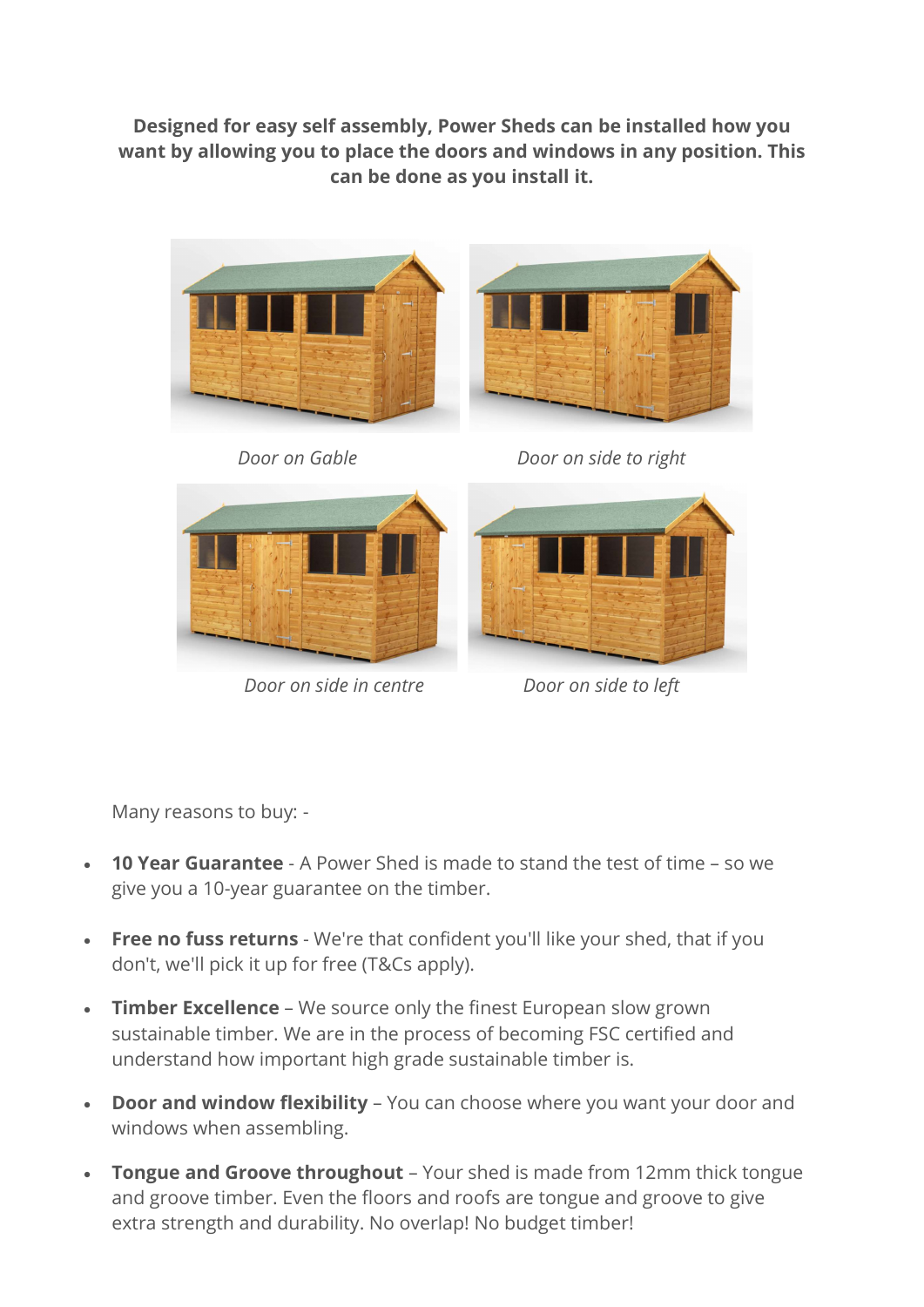- The framing is 44x28mm rounded four corner and so when the panels are assembled and joined together it creates double strength 44x56mm thick framing.
- Extra Tall Your shed is that extra bit taller to give you ample headroom inside.
- Toughened Safety Glass Your shed comes complete with toughened safety glass maximising strength and security and already beaded internally into place so you don't have to fit the glass yourself.
- Galvanised ironmongery we ensure your shed comes with higher quality hinges and turn buttons so the shed lasts longer and minimises oxidisation.
- PVC Window sills Your shed comes complete with PVC window sills to stop water ingress and to provide a nicer finish.
- Timber bracing Corner bracing has been added to the panels of the shed for increased rigidity.
- 'Super' felt The shed is complete with a high performing waterproof felt from an advanced formula with special 'polyester' backing ensuring it lasts longer and doesn't tear easily.
- Advance exterior wood preservative with wax additive meaning you don't have to re-treat your shed for a WHOLE YEAR. However, it is water based and has just the right amount of wax which means if you want to paint over in a different colour, you can.
- Roof truss support roof trusses stops shed roofs from sagging even after years of use. Your shed will come with a roof truss every 4ft (apex only).

# FAQs

### How does the shed come?

The shed will arrive on a pallet delivered by our trusted courier. It will be delivered on an 18ton vehicle and a tail lift / pallet truck will unload the pallet. If there are any access problems for an 18ton vehicle (similar to the size of a bin wagon) then please advise us when placing the order so we are able to make alternative arrangements.

## How easy it is to assemble?

Although you will need your own tools (hammer, drill, spirit level etc), the shed is straight forward to put up. We recommend a two person assembly and you receive full comprehensive instructions with the shed. If you have any issues, then get in touch and we can guide you through it over the phone.